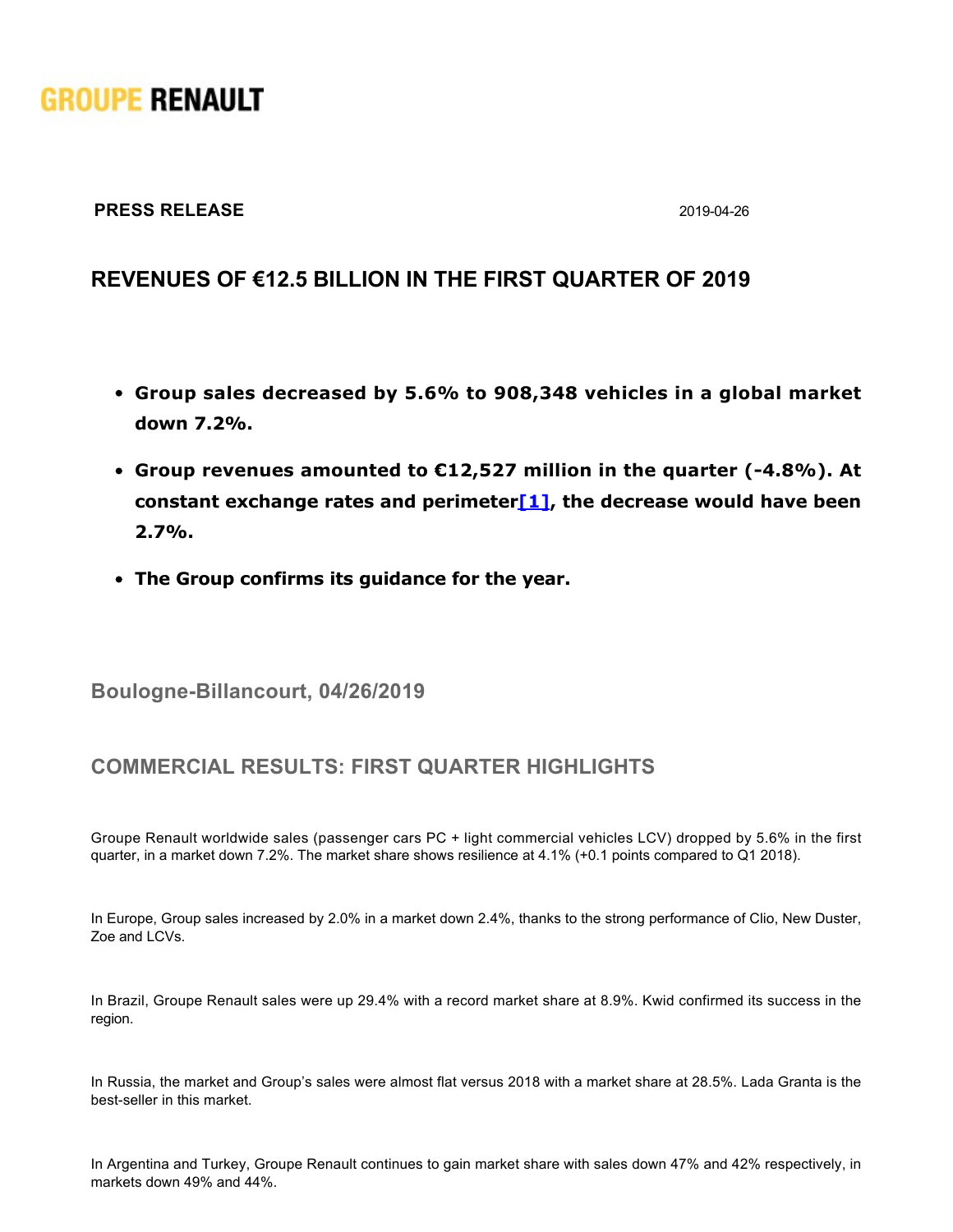In Iran, the application of US sanctions led to the cessation of sales for the Group since August 2018.

New product launches are in preparation, with the upcoming to be launched New Clio in Europe, Arkana in Russia, Triber in India and City K-ZE in China.

## **FIRST QUARTER REVENUES BY OPERATING SECTOR**

In the first quarter of 2019, Group revenues came to €12,527 million (-4.8%). At constant exchange rates and perimeter<sup>1</sup>, the decrease would have been 2.7%.

**Automotive excluding AVTOVAZ** revenues amounted to €10,916 million, down 6.3%. This decrease was mainly explained by the negative volume impact (-4.7 points) and decreasing sales to partners (-3.1 points). The currency effect impacted negatively for 1.5 points, due to the devaluation of the Argentine peso, the Brazilian real, the Russian ruble and the Turkish lira. The price effect was positive by 0.3 points and mix effects by 1 point.

**Sales Financing (RCI Banque)** generated revenues of €844 million in the first quarter, up 6.4% compared to 2018. The number of new financing contracts decreased by 2.7% reflecting lower activity in Turkey and Argentina. Average performing assets rose 8.2% to €46.5 billion.

**AVTOVAZ** contribution to the Group's revenues totalled €767 million in the quarter, up 7.1%, thanks to Lada sales growth, and despite a negative exchange rate effect of €67 million.

## **OUTLOOK 2019**

In 2019, the global market is expected to decrease about 1.6%.

The European market is expected flat providing that there is no hard Brexit.

Outside Europe, the Russian market is expected to grow about 3% (versus above 3% previously) and the Brazilian market should be up 10%.

Within this context, Groupe Renault confirms its guidance:

- Increase Group revenues (at constant exchange rates and perimeter1)
- Achieve Group operating margin around 6.0%
- Generate a positive Automotive operational free cash flow

*[\[1\]](https://grouperenault-my.sharepoint.com/personal/laura-anissa_casellas-extern_renault_com/Documents/Publications/Communiqu�s/2504 - CP R�sultats Q1/20190426__PR Results Q1 2019.docx#_ftnref1) In order to analyze the change in consolidated revenues at constant perimeter and exchange rates, Groupe Renault recalculates revenues for the current year by applying the average annual exchange rates of the previous year, and excluding significant changes in perimeter that occurred during the year.*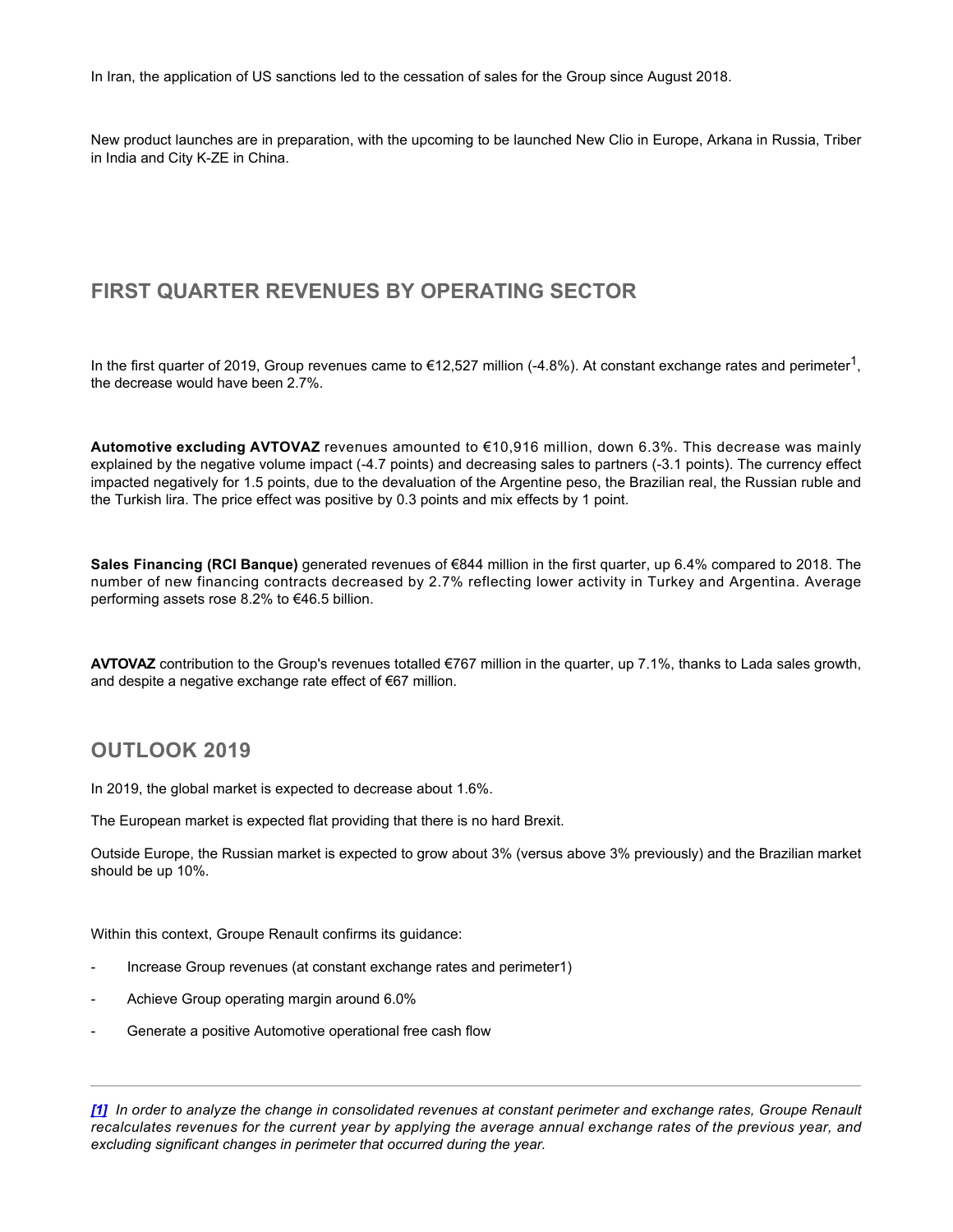#### **Groupe Renault consolidated revenues**

| $(\epsilon$ million)         | 2019   | 2018   | Change<br>2019/2018 |
|------------------------------|--------|--------|---------------------|
| Q1                           |        |        |                     |
| Automotive excluding AVTOVAZ | 10,916 | 11,646 | $-6.3%$             |
| <b>AVTOVAZ</b>               | 767    | 716    | $+7.1%$             |
| <b>Sales Financing</b>       | 844    | 793    | $+6.4%$             |
| <b>Total</b>                 | 12,527 | 13,155 | $-4.8%$             |

### **Total Group sales PC+ LCV by region**

|                                          | Year-to-date March |         |          |
|------------------------------------------|--------------------|---------|----------|
|                                          | 2019               | 2018    | % Change |
| France                                   | 178,057            | 177,722 | $+0.2%$  |
| Europe <sup>(1)</sup> (excluding France) | 324,920            | 315,230 | $+3.1%$  |
| <b>Total France + Europe</b>             | 502,977            | 492,952 | $+2.0%$  |
| Africa Middle-East India                 | 83,811             | 120,536 | $-30.5%$ |
| Eurasia                                  | 158,487            | 165,720 | $-4.4%$  |
| Americas                                 | 97,917             | 103,402 | $-5.3%$  |
| Asia-Pacific                             | 65,156             | 79,515  | $-18.1%$ |
| <b>Total excluding France + Europe</b>   | 405,371            | 469,173 | $-13.6%$ |
| <b>TOTAL</b>                             | 908,348            | 962,125 | $-5.6%$  |

 $(1)$  Europe = European Union, Iceland, Norway & Switzerland

**Total Group sales PC+ LCV by brand**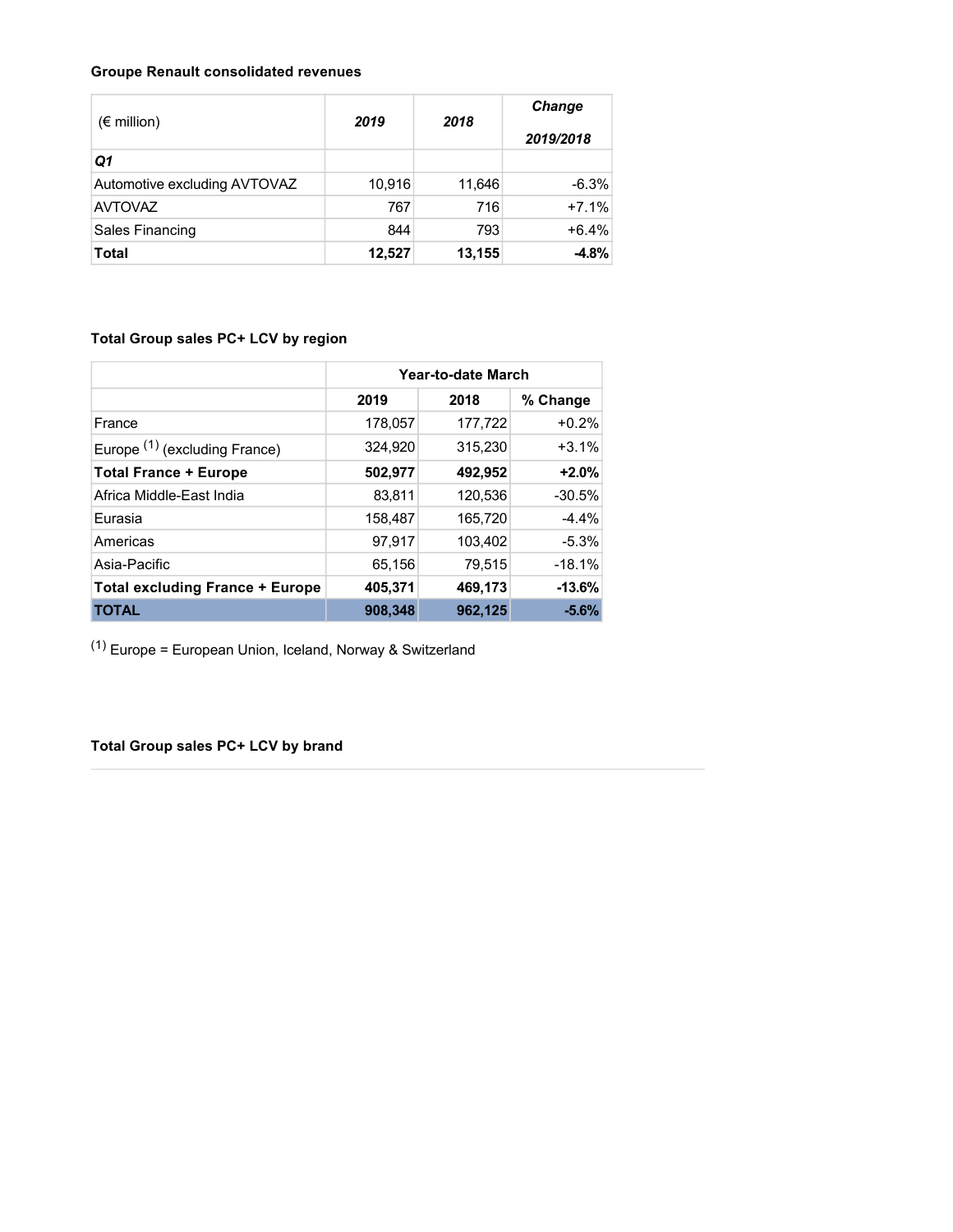|                               | Year-to-date March |         |          |
|-------------------------------|--------------------|---------|----------|
|                               | 2019               | 2018    | % change |
| <b>RENAULT</b>                |                    |         |          |
| <b>PC</b>                     | 471,378            | 544,033 | $-13.4%$ |
| <b>LCV</b>                    | 105,504            | 104,764 | $+0.7%$  |
| <b>PC+LCV</b>                 | 576,882            | 648,797 | $-11.1%$ |
| <b>RENAULT SAMSUNG MOTORS</b> |                    |         |          |
| <b>PC</b>                     | 15,690             | 19,105  | $-17.9%$ |
| <b>DACIA</b>                  |                    |         |          |
| <b>PC</b>                     | 171,458            | 160,869 | $+6.6%$  |
| LCV                           | 12,584             | 10,776  | $+16.8%$ |
| <b>PC+LCV</b>                 | 184,042            | 171,645 | $+7.2%$  |
| <b>LADA</b>                   |                    |         |          |
| <b>PC</b>                     | 91,005             | 82,415  | $+10.4%$ |
| LCV                           | 2,581              | 3,687   | $-30.0%$ |
| <b>PC+LCV</b>                 | 93,586             | 86,102  | $+8.7%$  |
| <b>ALPINE</b>                 |                    |         |          |
| <b>PC</b>                     | 1,406              | 39      | +++      |
| <b>JINBEI&amp;HUASONG</b>     |                    |         |          |
| <b>PC</b>                     | 1,908              | 4,196   | $-54.5%$ |
| LCV                           | 34,834             | 32,241  | $+8.0%$  |
| <b>PC+LCV</b>                 | 36,742             | 36,437  | $+0.8%$  |
| <b>GROUPE RENAULT</b>         |                    |         |          |
| PC                            | 752,845            | 810,657 | $-7.1%$  |
| LCV                           | 155,503            | 151,468 | $+2.7%$  |
| <b>PC+LCV</b>                 | 908,348            | 962,125 | $-5.6%$  |

#### **Groupe Renault's Top 15 markets year to date March 2019**

|    |                             | Volumes <sup>(1)</sup> | <b>PC+LCV</b><br><b>Market Share</b> |
|----|-----------------------------|------------------------|--------------------------------------|
|    | <b>Year-to-date 03 2019</b> | (units)                | (in %)                               |
| 1  | France                      | 178,057                | 26.38                                |
| 2  | Russia                      | 111,712                | 28.52                                |
| 3  | Germany                     | 59,714                 | 6.26                                 |
| 4  | Italy                       | 58,688                 | 10.10                                |
| 5  | <b>Brazil</b>               | 51,266                 | 8.86                                 |
| 6  | Spain + Canary Islands      | 47,219                 | 12.71                                |
| 7  | China                       | 42,687                 | 0.72                                 |
| 8  | United Kingdom              | 36,007                 | 4.47                                 |
| 9  | Belgium + Luxembourg        | 23,980                 | 12.31                                |
| 10 | Argentina                   | 20,637                 | 15.33                                |
| 11 | India                       | 19,193                 | 1.90                                 |
| 12 | Algeria                     | 18,528                 | 48.25                                |
| 13 | Poland                      | 17,866                 | 11.41                                |
| 14 | Morocco                     | 17,647                 | 43.42                                |
| 15 | Turkey                      | 16,891                 | 19.09                                |